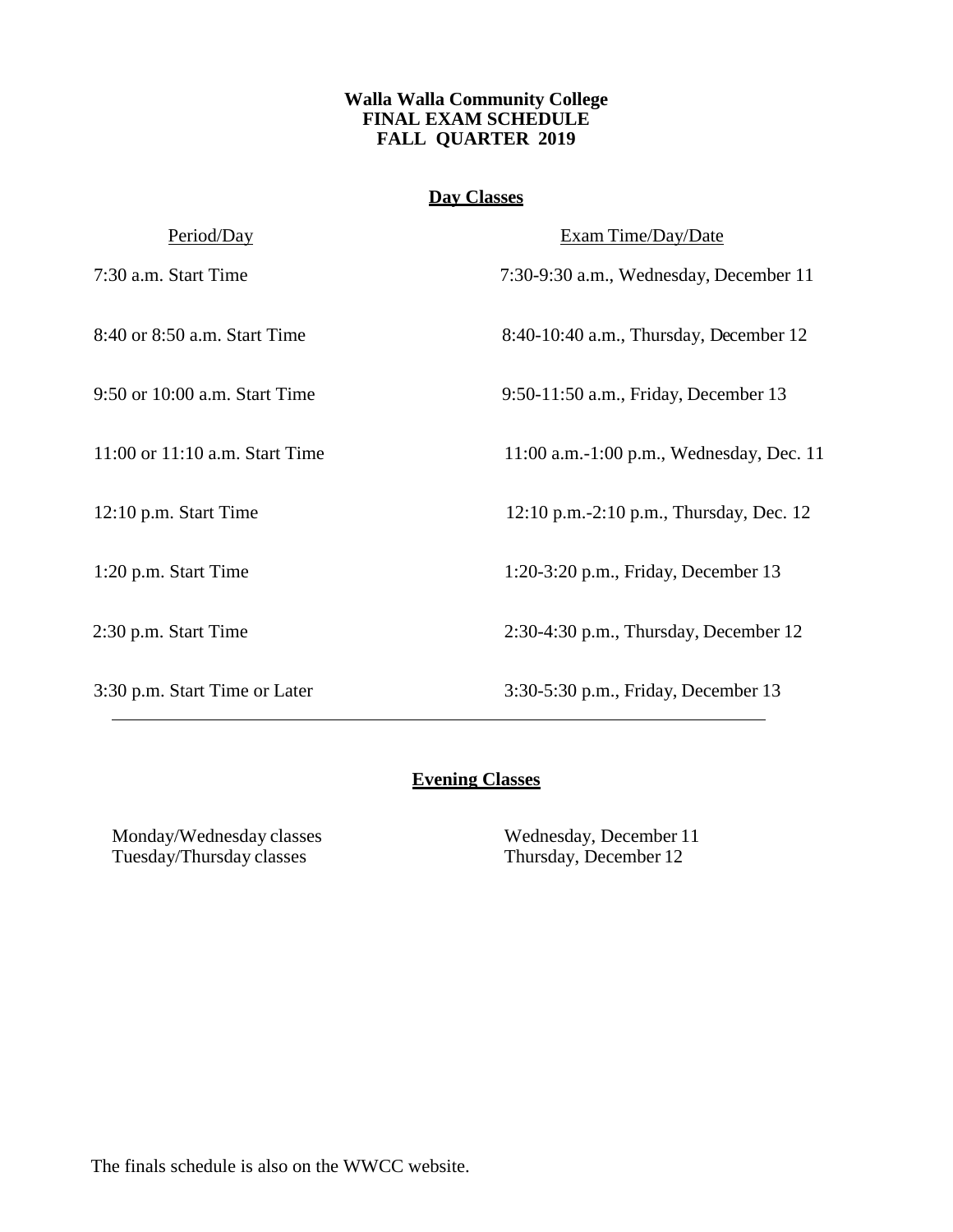#### **Walla Walla Community College FINAL EXAM SCHEDULE WINTER QUARTER 2020**

## **Day Classes**

| <u>Period/Dav</u>              | <b>Exam Time/Day/Date</b>                |
|--------------------------------|------------------------------------------|
| 7:30 a.m. Start Time           | 7:30-9:30 a.m., Wednesday, March 18      |
| 8:40 or 8:50 a.m. Start Time   | 8:40-10:40 a.m., Thursday, March 19      |
| 9:50 or 10:00 a.m. Start Time  | 9:50-11:50 a.m., Friday, March 20        |
| 11:00 or 11:10 a.m. Start Time | 11:00 a.m.-1:00 p.m., Wed., March 18     |
| $12:10$ p.m. Start Time        | 12:10 p.m.-2:10 p.m., Thursday, March 19 |
| 1:20 p.m. Start Time           | 1:20-3:20 p.m., Friday, March 20         |
| 2:30 p.m. Start Time           | 2:30-4:30 p.m., Thursday, March 19       |
| 3:30 p.m. Start Time or Later  | 3:30-5:30 p.m., Friday, March 20         |

## **Evening Classes**

Monday/Wednesday classes Wednesday, March 18<br>Tuesday/Thursday classes Thursday, March 19 Tuesday/Thursday classes